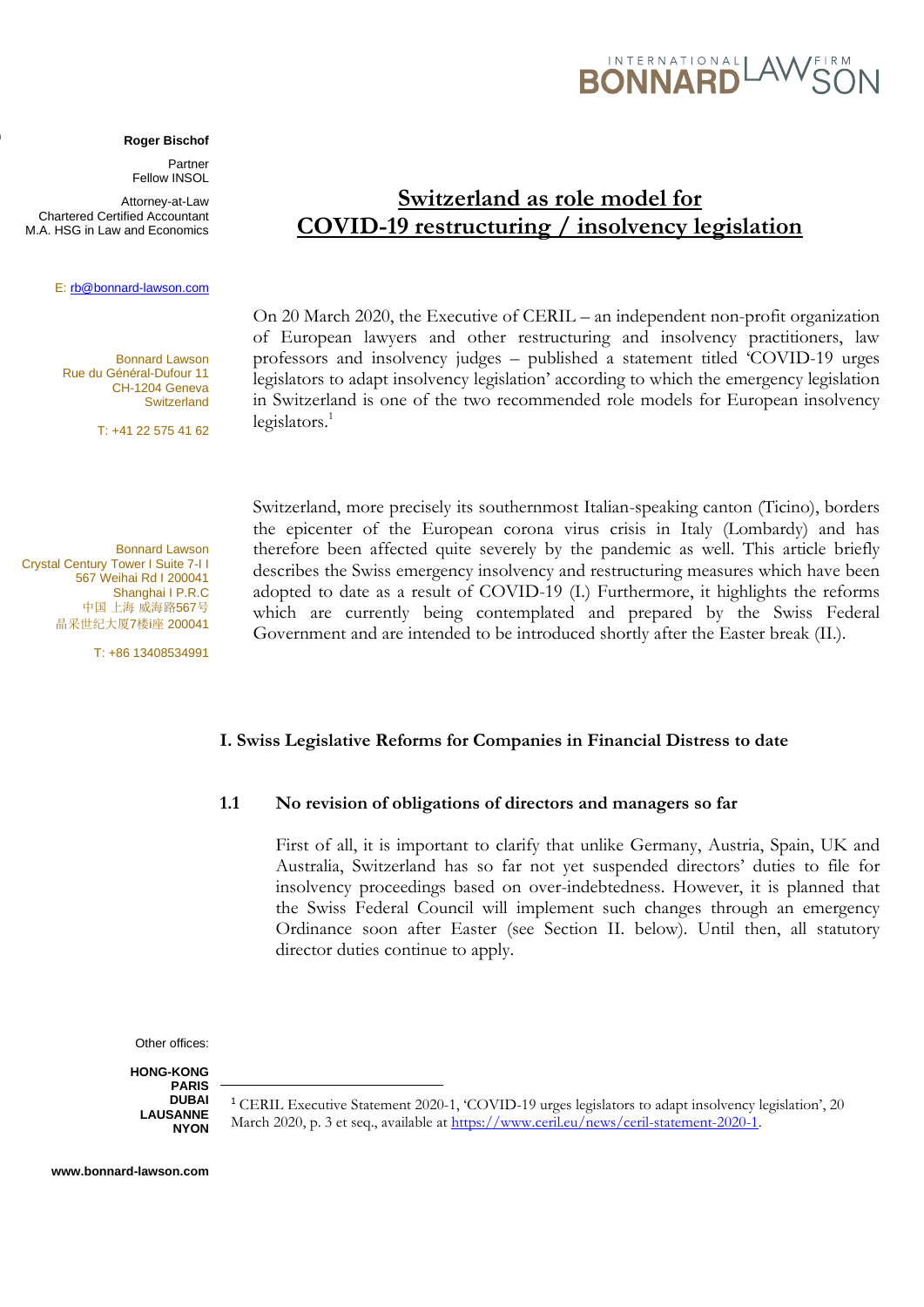# BONNARD<sup>LAWSC</sup>

## **1.2 Stay of enforcement**

**www.ilf.ch**

On 18 March 2020, the Swiss Federal Council (SFC)<sup>2</sup> has issued the *Ordinance on the legal standstill in accordance with Article 62 of the Swiss Federal Act on Debt Enforcement and*  Bankruptcy (DEBA)<sup>3</sup> (Legal Standstill Ordinance).<sup>4</sup> For the first time since the First World War, the latter provides for a temporary stay of enforcement in relation to all debt enforcement acts against any debtor (both individuals and entities) by debt collection offices, supervisory authorities and bankruptcy courts in the whole territory of Switzerland<sup>5</sup>, except for seizure proceedings and other urgent debt collection acts (Art. 62 in conjunction with Art. 56 DEBA). In particular, the forbidden enforcement acts include the service of orders for payment, the removal of debtor's opposition to such orders (granting of 'Rechtsöffnung'), the attachment of assets of the debtor, the liquidation of debtor's assets, the bankruptcy warning and the opening of bankruptcy proceedings. The creditors may still submit debt collection requests but the enforcement authorities will only proceed with them after the end of the standstill.

The Legal Standstill Ordinance was effective from 19 March 2020 until 04 April 2020. Due to the statutory enforcement holidays which last over an extended Easter period that began immediately after that date and have the same effects as the legal standstill, the standstill in fact applies until 19 April 2020. In other words, the SFC's emergency Ordinance basically leads to an extension of the ordinary stay of enforcement from two to four weeks.

However, substantive deadlines – e.g. the statute of limitation according to Art. 127 et seq. *Swiss Code of Obligations (CO)*<sup>6</sup> – are not affected by the legal standstill. Put another way, claims still become payable but the legal standstill only keeps creditors from enforcing them for the time being. Therefore, once the standstill period has expired (i.e. after 19 April 2020), debtors must basically expect to face debt enforcement proceedings or summonses to pay, as claims will continue to fall due during the stay period. In addition, based on Art. 190 DEBA, creditors may then even be able to request the opening of bankruptcy proceedings without prior debt enforcement proceedings provided that the debtor has suspended payments and is objectively illiquid. For this reason, debtors facing financial difficulties should consider timely actions such as the request of a moratorium (see Sections II. 2.1 and 2.2 below) before the end of the standstill.

<sup>2</sup> https://www.admin.ch/gov/de/start/dokumentation/medienmitteilungen.msg-id-78482.html

<sup>3</sup> https://www.admin.ch/opc/de/classified-compilation/18890002/index.html

<sup>4</sup> Federal Council, Ordinance on the legal standstill in accordance with Article 62 of the Swiss Federal Code on Debt Enforcement and Bankruptcy, SR 281.241, 18 March 2020, available at [https://www.admin.ch/opc/de/classified-compilation/20200804/index.html.](https://www.admin.ch/opc/de/classified-compilation/20200804/index.html)

<sup>5</sup> In the past hundred years since World War I, the legal standstill was only applied for certain limited areas such as the canton of Valais which was severely affected by floods in 1993.

<sup>6</sup> https://www.admin.ch/opc/en/classified-compilation/19110009/index.html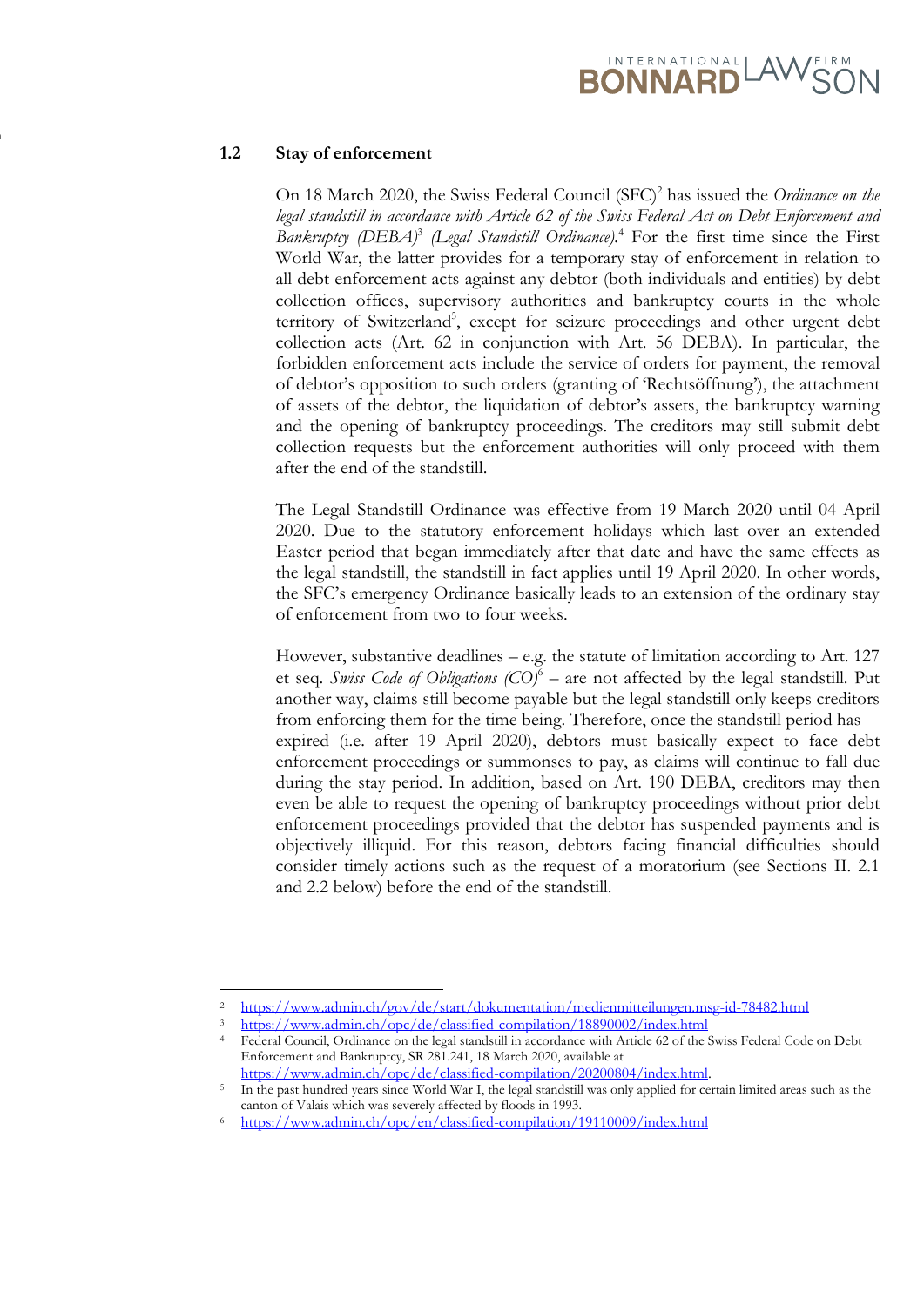

#### **II. Pending Reforms of Swiss insolvency and restructuring framework**

According to the relevant press release<sup>7</sup>, the SFC admits and is aware that the general stay of enforcement as per 1.2 above does not constitute a suitable longerterm instrument for dealing with the economic repercussions caused by the adopted COVID-19 protection measures (particularly the shutdown of restaurants and non-essential shops). The reason for this is threefold: First, it is true that the legal standstill is partly in the interest of the debtors since it allows them to temporarily bridge liquidity shortages but the granted breathing space from creditor actions does not relieve the directors and managers of Swiss companies from their obligation to file for bankruptcy in the event of over-indebtedness. In addition, the measure could harm creditors which as a result of the stay of enforcement face a liquidity crunch themselves. Another disadvantage of the legal standstill is that it drastically reduces the payment morale of the population the longer it remains in place as experienced during the First World War period. Therefore, the Federal Council has ordered the general legal standstill only for a limited time period and anticipated to consider which adjusted measures better allow to protect the various interests at stake.

Against this background, from 01 April 2020 to 03 April 2020, the Swiss Federal Department of Justice<sup>8</sup> opened a public consultation<sup>9</sup> regarding suggested further reforms of the Swiss insolvency legislation which provide for adjustment to the obligations of directors in the event of over-indebtedness (2.1) as well as a new COVID-19-moratorium (2.3) besides certain modifications of the existing composition moratorium(2.2). These measures, which are expected to be introduced by 19 April 2020 at the latest, are outlined in detail below.

## **2.1 Revision of obligations of directors and managers to file for insolvency**

## **2.1.1 New Proposal**

**www.ilf.ch**

As mentioned, unlike Switzerland's neighbouring countries Germany and Austria, the Swiss emergency legislation has so far not yet suspended or extended the deadline for filing for insolvency as a result of over-indebtedness. The stay of enforcement as per 1.2 above currently only bars creditors from enforcing their money claims. In other words, while bankruptcy proceedings against debtors can't be triggered by creditors for the time being, in case of over-indebtedness there is

<sup>7</sup> https://www.admin.ch/gov/de/start/dokumentation/medienmitteilungen.msg-id-78482.html

<sup>8</sup> https://www.bj.admin.ch/bj/de/home/aktuell/coronavirus.html

<sup>9</sup> https://www.bj.admin.ch/dam/data/bj/aktuell/coronavirus/oeffentliche-konsultation-d.pdf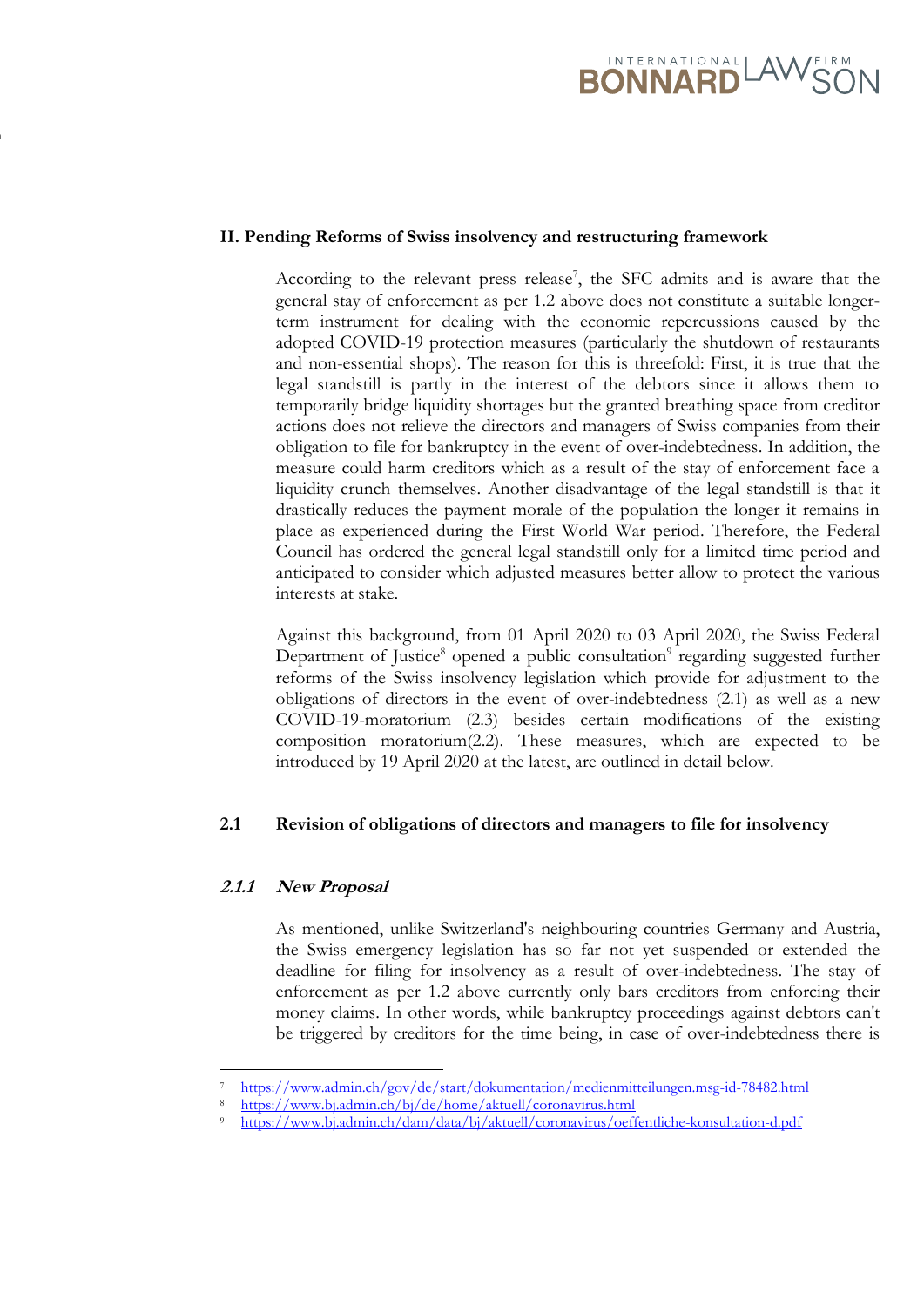

still an obligation of the debtor's directors and managers to file for bankruptcy ('depositing the balance sheet') or composition proceedings in Switzerland in accordance with Art. 725 et seq. CO (in conjunction with Art. 820 CO)<sup>10</sup> which have not yet been amended by the emergency orders.

In fact, according to the existing rules, if the last annual balance sheet shows that one-half of the share capital and legal reserves is no longer covered, the board of directors of a Swiss company must convene a general meeting<sup>11</sup> without delay and propose financial restructuring measures (Art. 725 para. 1 CO: capital loss).

Where there is a valid reason for over-indebtedness, an interim balance sheet must be drawn up and submitted to a licensed auditor for examination. If the interim balance sheet shows that the claims of creditors are not covered, whether the assets are appraised at going-concern or liquidation value, the board of directors must notify the court, unless certain company creditors subordinate their claims to those of all other creditors, to the extent of the capital deficit (Art. 725 para. 2 in conjunction with Art. 958a CO: over-indebtedness).

According to Art. 24 of the *COVID-19 Solidarity Guarantee Ordinance*, until 31 March 2022 the government-secured bridge loans for small and medium sized enterprises (SME) as per Art. 3 of said Ordinance are not taken into account as liabilities when calculating the capital loss and over-indebtedness as per Art. 725 CO.

If the board members do not comply with these provisions<sup>12</sup>, they may be subject to personal liability (Art. 754 CO) and under certain circumstances even criminal sanctions (e.g. Art. 165 *Swiss Criminal Code*). Since many companies are currently losing revenues as a result of the COVID-19 crisis, there is a high likelihood that these reporting obligations of distressed companies will be triggered in the foreseeable future especially since the company must switch from accounting based on going-concern values to accounting based on (the generally much lower) liquidation values if it no longer appears certain that the company will continue as a going concern for the next 12 months as of the balance sheet date.<sup>13</sup>

In order to mitigate this risk exposure, the SFC contemplates to release a new Ordinance with the following text ('Partial suspension of Art. 725 para. 2 CO') <sup>14</sup>:

<sup>1</sup> If the debtor was not over-indebted on 31 December 2019, the notification of the judge *in accordance with Art. 725 para. 2 CO is not required if there is a reasonable prospect that an over-indebtedness can be remedied within six months after the end of the measures* 

**www.ilf.ch**

<sup>10</sup> See also Art. 903 CO and Art. 84a Swiss Civil Code.

<sup>11</sup> At least Art. 6a of the *Ordinance 2 on Measures to Combat the Coronavirus (COVID-19)* stipulates that such meetings and any other meetings of companies (e.g. AGM) could currently be held through electronic means.

<sup>12</sup> The company's auditors have similar reporting obligations (see Art. 725 para. 3, Art. 728c para. 3, Art. 729c CO).

<sup>13</sup> Art. 958a CO.

<sup>14</sup> <https://www.bj.admin.ch/dam/data/bj/aktuell/coronavirus/beilage-2-erlaeuterungen-or-d.pdf>. This draft text may be slightly amended based on the results and feedback from the public consultation.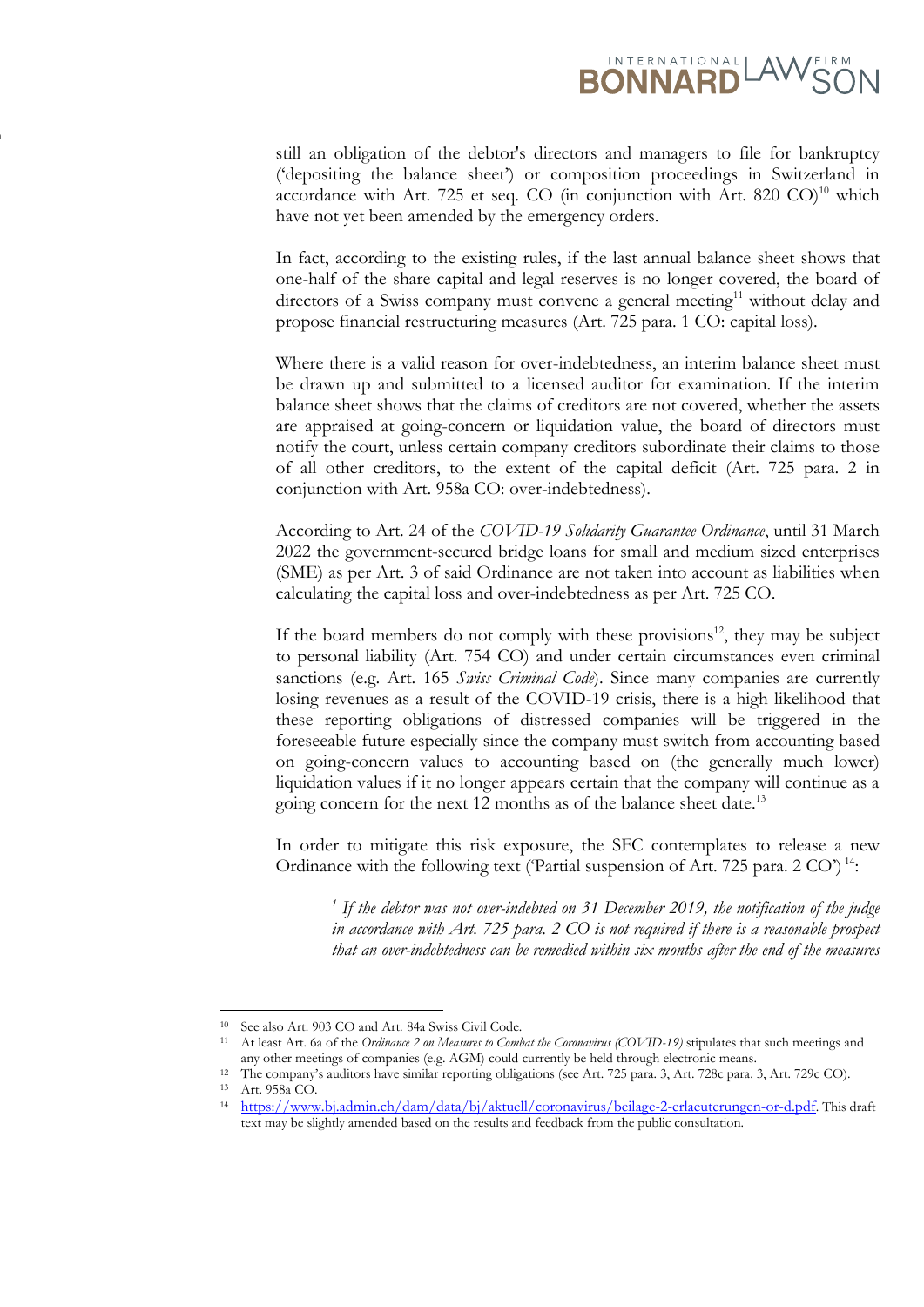**RONNARD** 

*in accordance with Chapter 3 of COVID-19 Ordinance 2 dated 13 March 2020 (SR 818.101.24*<sup>15</sup>*).*

*<sup>2</sup> The examination of the interim balance sheet through a licensed auditor pursuant to Art. 725 para. 2 CO is not required.*

*<sup>3</sup> The paragraphs 1 and 2 mutatis mutandis apply to all legal forms that are subject to a statutory duty of notification in the event of capital loss and over-indebtedness.*

#### **2.1.2 Brief Commentary**

**www.ilf.ch**

According to the draft Ordinance, solely the duties of the board of directors<sup>16</sup> to submit the interim balance sheet (respectively two<sup>17</sup> interim balance sheets) to the auditor and to file for bankruptcy if this balance sheet shows an over-indebtedness according to Art. 725 CO are temporarily suspended provided that i) the company was not already over-indebted at the end of 2019 and ii) it can reasonably assumed that the situation of over-indebtedness can be remedied within half a year after the end of the Swiss Federal Government's emergency measures.

However, the statutory obligation to prepare interim balance sheets based on going-concern and liquidation values would remain in force. In other words, on the basis of a comprehensive information analysis, the directors must obtain a clear picture of the economic situation of the company and they are well advised to document the relevant facts and corresponding decisions thoroughly. The necessary remedial forecast serves to protect creditors. If the result of the forecast is negative, the notification obligation is still triggered (unless there is a sufficient subordination agreement in place with creditors<sup>18</sup>). Same applies if the company was already in financial difficulties prior to 2020 i.e. prior to the outbreak of the corona crisis. This is intended to prevent urgently needed reorganisation measures from being delayed any further since such insolvent trading would damage creditors.

For the avoidance of doubt, any other normal director duties also continue to apply, and the new temporary safe harbour rule only applies to the specific insolvent trading liability that might otherwise arise. The suggested new provision together with the already introduced non-consideration of COVID-19 SME loans as debt when determining over-indebtedness provides an incentive for directors to continue trading rather than immediately notifying the bankruptcy court. However, the suspension does not constitute a restructuring solution. It rather provides the directors with more time to come up with such plan.

<sup>15</sup> Ordinance 2 on Measures to Control Coronavirus (COVID-19) (Ordinance 2 COVID-19), SR 818.101.24, modified on 16 March 2020, available at https://www.admin.ch/opc/en/classified-compilation/20200744/index.html

<sup>&</sup>lt;sup>16</sup> In the eyes of the author, the same suspension should also be granted to the auditors.

<sup>17</sup> An interim balance sheet in accordance with Art. 725 Para. 2 CO must always be prepared with both going-concern values and liquidation values.

<sup>&</sup>lt;sup>18</sup> In respect of the latter, there is no deviation of the existing law according to the draft proposal.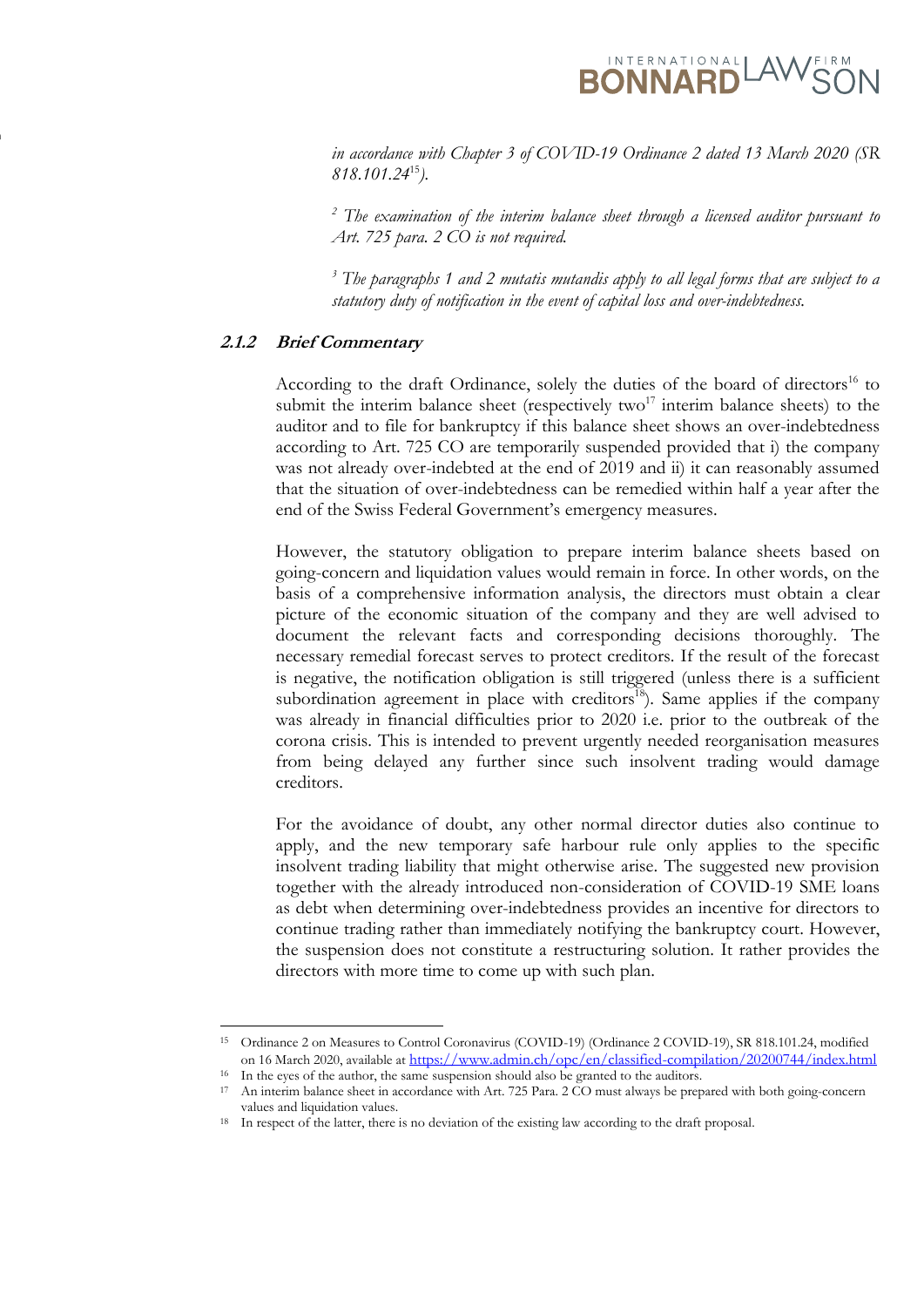

Apart from this suspension of the obligation to make insolvency filings, the SFC intends to create a new dual moratorium system including the adjustment of the existing composition moratorium (Art. 293 et seqq. DEBA) and the introduction of a new COVID-19-moratorium.

#### **2.2 Amendment of composition moratorium (Art. 293 et seqq. DEBA)**

## **2.2.1 New Proposal**

**www.ilf.ch**

On the basis of a received expert opinion<sup>19</sup>, the SFC advocates that subsequent to the end of the general stay of enforcement as per 1.2 above, distressed companies should not be referred to the existing but outdated emergency moratorium in accordance with Art. 337 et seq. DEBA but rather use the more modern instrument of composition proceedings in accordance with Art. 293 et seq. DEBA. In order to make this tool even more suitable and effective for the current crisis situation, the SFC proposes a number of selected amendments to with with the goal to enable viable companies through the assistance of an administrator to be reorganized within a manageable time frame of a few months (in the best case during the provisional moratorium) namely through operational and financial measures as well as concessions of contract parties and creditors. These modifications planned to be enacted through an emergency insolvency Ordinance include the following<sup>20</sup>:

- The further reduction of the already low entry hurdle of Art. 293 and Art. 293a para. 1 and 3 DEBA by basically granting the moratorium to all companies without preconditions provided that they make a request for such composition moratorium and submit a balance sheet, income statement and a liquidity plan or respective documents from which the current and future financial and earnings position of the debtor can be assessed. A preliminary restructuring plan would no longer need to be submitted during the time period in which the COVID-19 measures are in place and the composition courts would no longer be supposed to examine if there is a chance of reorganization or the entering into a composition agreement. Instead, this task shall be done by the administrator during the moratorium proceedings. If not, the administrator requests the opening of bankruptcy proceedings in accordance with Art. 296b DEBA. This change (waiver of examination of the ability to reorganize by the composition court) is also intended to reduce the workload of the composition courts;
- The extension of the (provisional) moratorium pursuant to Art. 293a para. 2 DEBA from today's maximum of four months to six months which would

<sup>19</sup> https://www.bj.admin.ch/dam/data/bj/aktuell/coronavirus/beilage-4-gutachten-lorandi-d.pdf

<sup>20</sup> <https://www.bj.admin.ch/dam/data/bj/aktuell/coronavirus/beilage-3-erlaeuterungen-schkg-d.pdf>. Again, the draft text is subject to the final decision of the SFC based on the feedback received.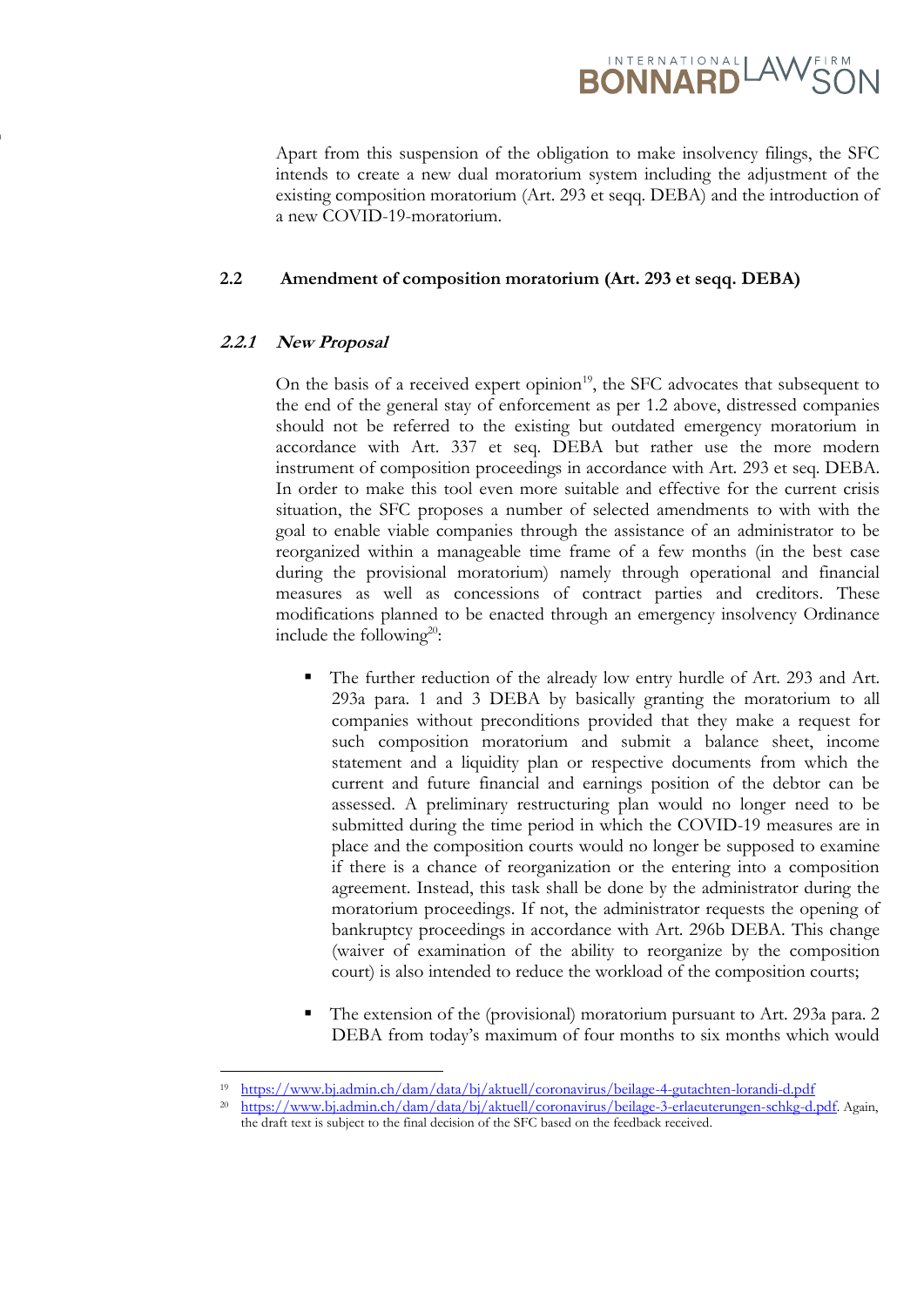

be in line with the duration limit of the COVID-19-moratorium (see Section 2.3 below);

- The temporary suspension of Art. 296b lit. a DEBA until end of May 2020 provided that the debtor was profitable and not indebted on 31 December 2019 and the financial distress is caused by COVID-19 and the corresponding official combat measures;
- The facilitation of the right of the debtor to extraordinarily terminate continuing obligations during the moratorium. Such termination would temporarily no longer require that the purpose of the reorganization would otherwise be frustrated (Art. 297a DEBA).

Pursuant to the proposal, the amended composition moratorium shall in particular be applicable to the following debtors:

- Companies which were already indebted prior to the COVID-19- Pandemic and prior to the SFC's mitigation measures;
- **Example 1** Listed companies and enterprises of considerable size (see Section 2.3.1 below);
- More complex matters; and
- Companies which would like to obtain the bigger relief granted by the composition moratorium (see Art. 297 para. 7 and 9 DEBA, Art. 297a DEBA, Art. 333b CO) and enter into a composition agreement, respectively.

#### **2.2.2 Brief Commentary**

**www.ilf.ch**

The published draft COVID-19 insolvency Ordinance aims to facilitate access to the existing composition moratorium proceedings and to increase the chances of a successful reorganization outcome. However, since the moratorium shall be granted unconditionally upon request, there is a substantial risk that the proceedings will be abused by some debtors which already may have been struggling prior to the outbreak of the COVID-19 crisis.

#### **2.3 New COVID-19-moratorium (SME moratorium)**

## **2.3.1 Proposal**

In addition to the amendment of the existing composition moratorium as per 2.2 above, the SFC suggests introducing a new simple individual relief mechanism called "COVID-19-moratorium". The new COVID-19-moratorium also planned to be introduced via an emergency insolvency Ordinance consists of several articles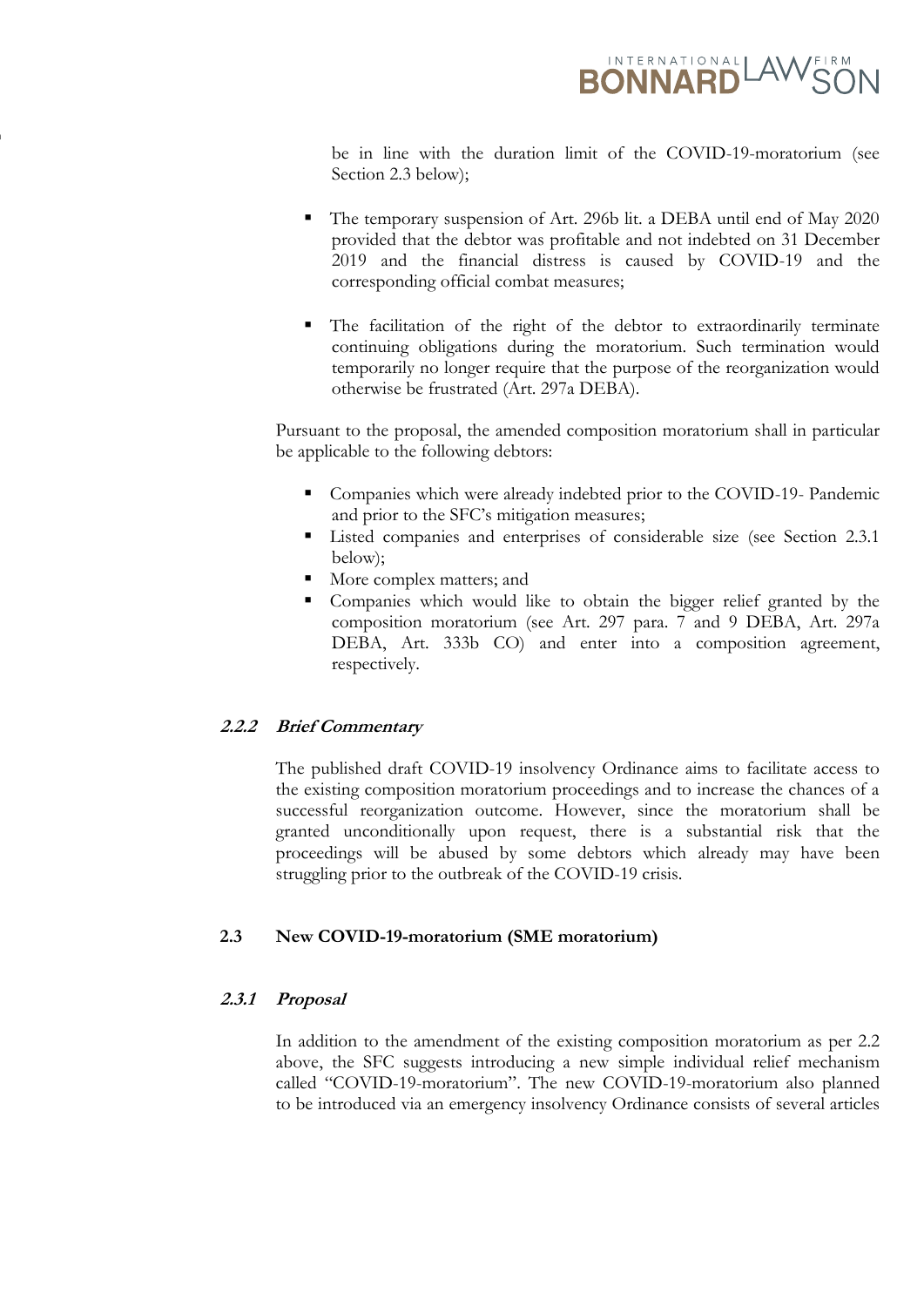# **RONNARD** AWER

and is specifically designed to address the needs of the presumably large number of SME debtors that were previously profitable and not indebted but whose financial distress is caused by COVID-19 and the corresponding combat measures of the government.

According to the draft text of the Ordinance, a debtor that is subject to debt collection under bankruptcy proceedings (Art. 39 DEBA) – in particular all legal entities and sole proprietors registered in the Commercial Registry – can request the composition court to grant a moratorium of no more than three months<sup>21</sup> provided that he was not already indebted on 31 December 2019.<sup>22</sup> Together with the request the debtor shall submit to the court the necessary evidence of his financial position as well as a list of creditors. The COVID-19-moratorium is not available to public companies and companies that exceed two of the following thresholds in two consecutive financial years<sup>23</sup>:

- Balance sheet total of 20 million CHF:
- Turnover of 40 million CHF;

**www.ilf.ch**

250 full-time positions on annual average.

The draft Ordinance explicitly states that directors of the company meet their directors' duties in accordance with Art. 725 para. 2 CO by requesting the COVID-19-moratorium.

In contrast to the composition moratorium (see Art. 293b, 295 DEBA), the COVID-19-moratorium does generally not involve the appointment of an administrator. However, the composition court may at any time appoint an administrator ex officio or upon request of the debtor or a creditor. In such case, the administrator supervises the debtor, can issue instructions to him and supports him in taking the necessary measures and reaching agreements with his creditors. The default state of not appointing an administrator is supposed to take into account the nature of the COVID-19-moratorium as a 'mass transaction' and is intended to keep the administrative workload and cost of the proceedings on a low level.

The approval of the moratorium will be made public by the composition court and it will immediately notify the debt collection office, commercial registry and land registry. Under justified circumstances, the public announcement can be waived upon request provided that the protection of third parties is guaranteed. In that case, the composition court has discretion to decide if an administrator shall be appointed.

<sup>&</sup>lt;sup>21</sup> Upon request, the court may extend the moratorium once for another three months. If the debtor made false statements to the composition court, the latter may ex officio revoke the moratorium at any time.

<sup>22</sup> https://www.bj.admin.ch/dam/data/bj/aktuell/coronavirus/beilage-3-erlaeuterungen-schkg-d.pdf

<sup>&</sup>lt;sup>23</sup> However, such companies can obtain relief through the amended composition moratorium as per Section 2.2 above.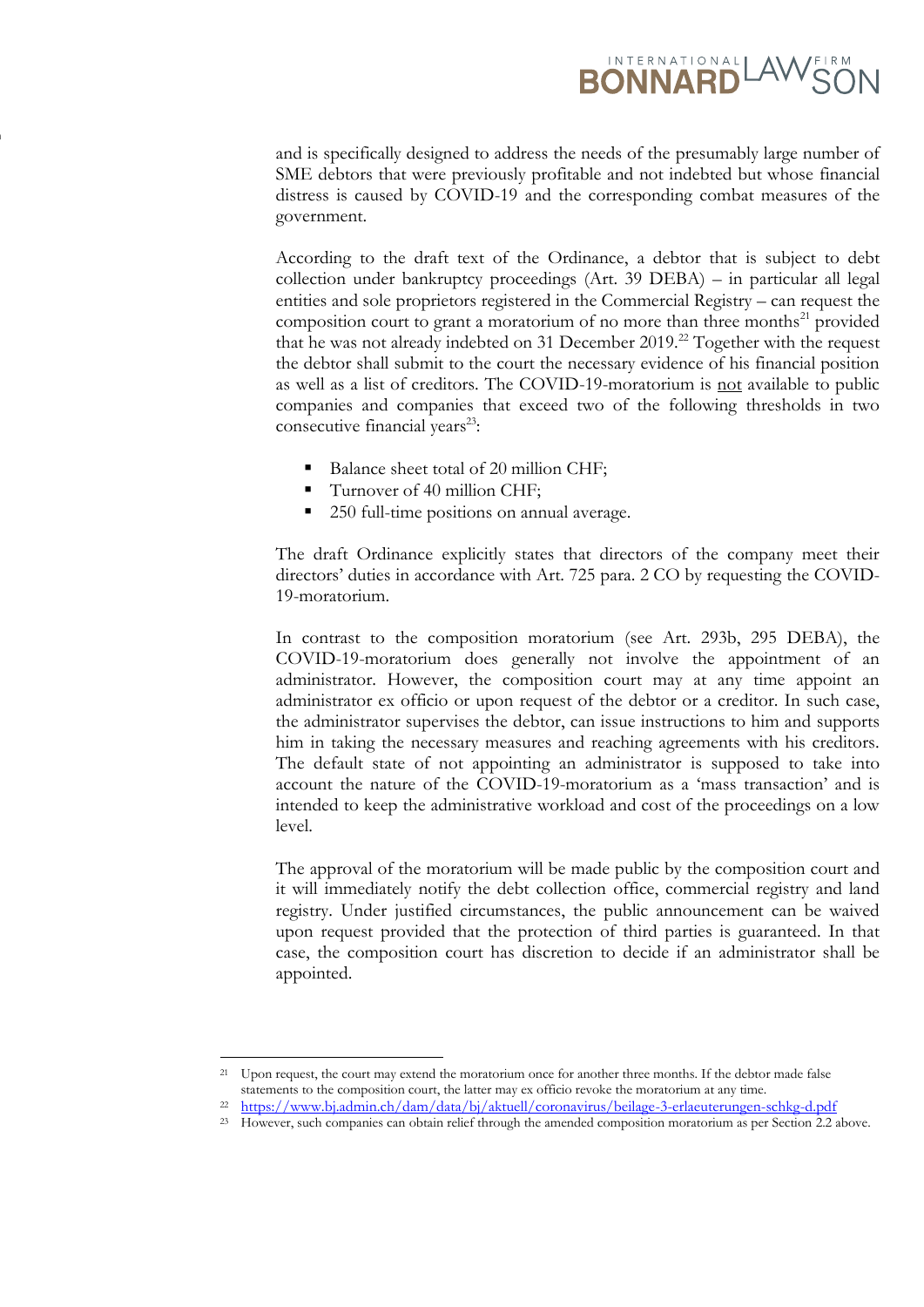

All claims against the debtor which arose prior to the granting of the COVID-19 moratorium or up to 30 May 2020 are subject to the relief. This grace period provides the debtor with time to initiate the COVID-19-proceedings. The effects of the granted moratorium largely correspond to those of the ordinary composition moratorium (Art. 297 and Art. 298 DEBA). <sup>24</sup> Particularly, the proposed COVID-19-moratorium only affects claims that arose prior to the grant of the moratorium or up to 30 May 2020. As with the composition moratorium, these claims which are subject to the COVID-19-moratorium are not allowed to be paid by the debtor. If he nevertheless does so, the composition court can open bankruptcy proceedings. Claims that arose after the grant of the COVID-19-moratorium are not affected by  $it$  – i.e. can be settled – which allows debtors to continue their business operations as debtors-in-possession. The fact that the debtor pays new debt that is not subject to the COVID-19-moratorium does not constitute legal ground for avoidance and clawback actions pursuant to Art. 285 et seq. DEBA.

In general, the COVID-19-moratorium ends with the passage of time without judicial review.

At any time that is both during and after the COVID-19-moratorium, the debtor may still apply for a provisional composition moratorium as per 2.2 above. In such case, the maximum duration of the provisional composition moratorium will be reduced by half of the time taken by the COVID-19-moratorium.

#### **2.3.2 Brief Commentary**

**www.ilf.ch**

The new COVID-19-moratorium targeting the many SMEs affected by the Swiss Government's COVID-19 response package is supposed to last up to 6 months and offers similar but not as extensive protection as the existing composition moratorium. The goal of the new simplified proceedings is to provide those SMEs which are only in an adverse financial position due to the corona pandemic and which are in a capacity to turnaround within a couple of months with the necessary breathing space without having to resort to the more complex and costly composition proceedings. In fact, there are fewer requirements to seek COVID-19 moratorium protection. In addition, it has been suggested that the Swiss Federal Government shall cover the cost of the court and the administrator, if any is appointed. Furthermore, the SFC plans to provide simple and concise template forms which may be used by SMEs to make a moratorium request to the court.

From an overall economic viewpoint, the effects of the COVID-19-moratorium go less far than a potential extension of the legal standstill as per 1.2 above. First, only those liabilities of eligible debtors which request the COVID-19-moratorium and whose request is granted by the composition court are subject to the stay. Second,

<sup>24</sup> Especially, with respect to claims which are subject to the moratorium, no debt collection enforcement acts against the debtor can be initiated or continued during the duration of the stay, except for enforcement of a pledge for receivables secured by a real estate lien but the liquidation of the real property is excluded (see also Art. 297 para 1 DEBA). However, unlike Art. 297a DEBA, continuing obligations cannot be terminated by the debtor.